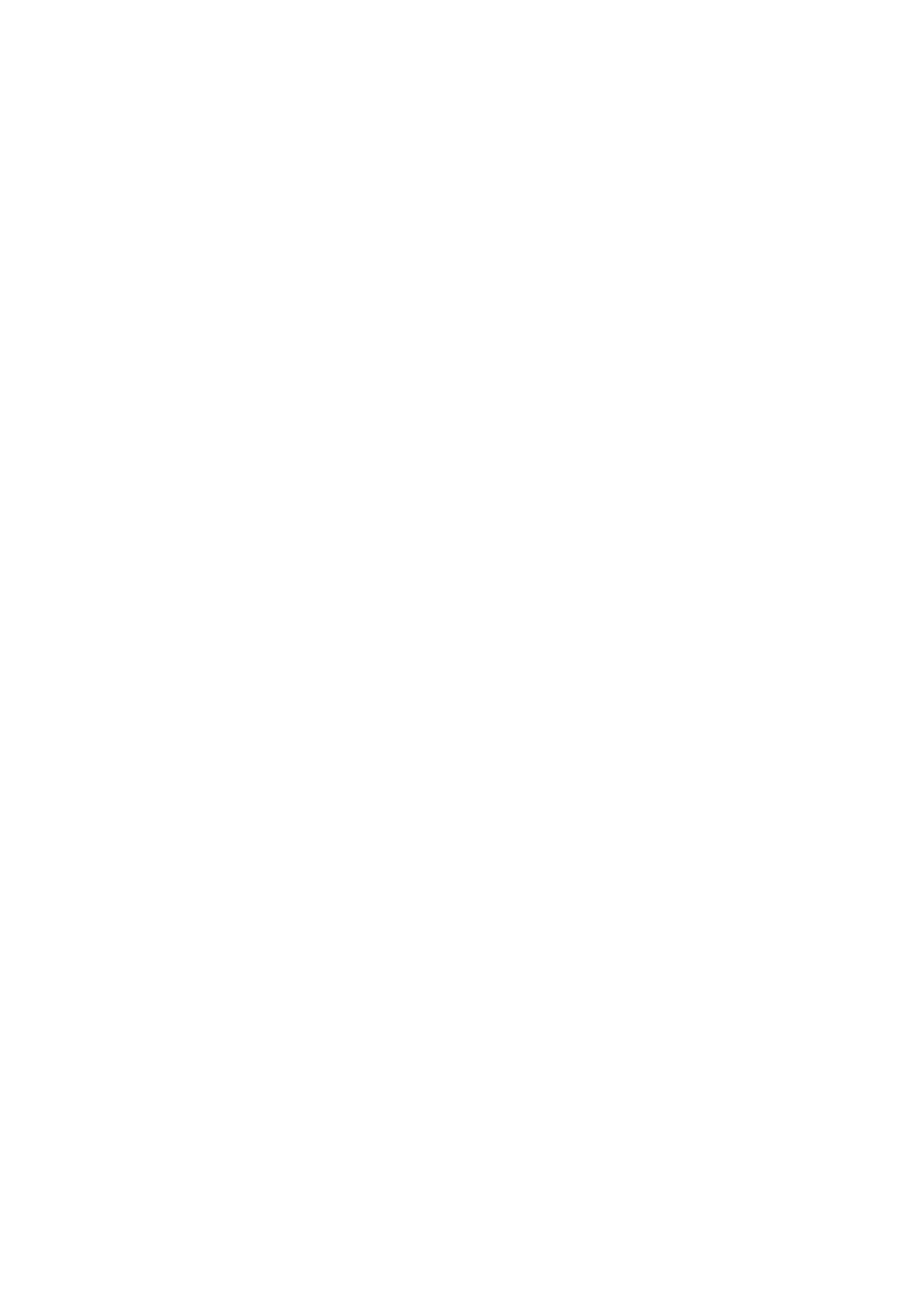## **OPDATE ALTEA MAXI**

#### **CARATTERISTICHE ELETTRICHE** | *ELECTRICAL FEATURES*

| <b>POTENZA ASSORBITA   POWER CONSUMPTION</b> | Standard version: $C.C = 4-6W$   24Vdc = 6W<br>RGRW-TW version: 8W<br>Red. Green. Blue. 5000K version: 2W                                         |
|----------------------------------------------|---------------------------------------------------------------------------------------------------------------------------------------------------|
| <b>ALIMENTAZIONE   POWER SUPPLY</b>          | Standard and coloured version: C.C. or 24Vdc<br>RGRW-TW version: C.C.                                                                             |
| <b>ALIMENTATORE   POWER SUPPLY UNIT</b>      | 4W - 350mA non incluso   not included<br>6W - 500mA non incluso   not included<br>6W - 24Vdc non incluso   not included                           |
| <b>DIMMERAZIONE   DIMMING</b>                | Dimmerabile Push, DMX, DALI, 1-10V, taglio di fase esclusa versione RGBW-TW<br>Push, DMX, DALI, 1-10V, phase cut dimmable, except RGBW-TW version |
| <b>COLLEGAMENTO   CONNECTION</b>             | C.C.: Serie   Series<br>24Vdc: Parallelo   Parallel                                                                                               |

#### **CARATTERISTICHE ILLUMINOTECNICHE** | *LIGHTING FEATURES*

| <b>COLORE LED   LED COLOUR</b>                          | 2700 K, 3000 K, 4000 K, 5000K, Red, Green. Blue, RGBW, TW                                                                                                      |
|---------------------------------------------------------|----------------------------------------------------------------------------------------------------------------------------------------------------------------|
| <b>INDICE RESA CROMATICA CRI   CRI</b>                  | >90 (2700 K, 3000 K, 4000 K, 5000K)                                                                                                                            |
| <b>OTTICHE</b>   <i>OPTICS</i>                          | Round version: 8°, 16°, 30°, 40°, 64°, Diffused, 16°x 40°, ASYM, B.Light<br>Square version: 8°, 16°, 30°, 40°, 64°, Diffused<br>RGBW-TW version: 30°, 40°, 64° |
| <b>FLUSSO TOTALE NOMINALE</b><br>TOTAL DELIVERED LUMENS | 400-560 m (2700K)<br>440-600 m (3000K)<br>480-640lm (4000K)                                                                                                    |
| <b>DURATA MEDIA LED   AVERAGE LED LIFE</b>              | 50.000h L80 B10                                                                                                                                                |

#### **CARATTERISTICHE MECCANICHE |** *MECHANICAL FEATURES*

| <b>PESO   WEIGHT</b>                | Finishig .01<br>Round = $Kq$ 0,23   Square = $Kq$ 0,24<br>Finishig .06 .10 Round = $Kq$ 0.31   Square = $Kq$ 0.38                                                                                                                                                                               |
|-------------------------------------|-------------------------------------------------------------------------------------------------------------------------------------------------------------------------------------------------------------------------------------------------------------------------------------------------|
| FINITURE   <i>FINISHES</i>          | Alluminio anodizzato, Acciaio, Acciaio Spazzolato<br>Anodized aluminium, Steel, Brushed Steel                                                                                                                                                                                                   |
| INSTALLAZIONE   <i>INSTALLATION</i> | A incasso con cassaforma non inclusa. Drenaggio 30 cm di ghiaia<br>Recessed with not included housing box. 30 cm gravel drainage                                                                                                                                                                |
| <b>MATERIALE</b>   <i>MATERIAL</i>  | Corpo in alluminio anticorodal anodizzato, ghiera in alluminio anodizzato o in<br>acciaio inox AISI 316L, vetro temperato trasparente e lente in PMMA<br>Anticorodal anodized aluminium body, anodized aluminium or AISI 316L stainless steel<br>trim, transparent tempered glass and PMMA lens |

#### **CARATTERISTICHE GENERALI |** *GENERAL FEATURES*

| <b>TEMPERATURA DI ESERCIZIO</b><br><i><b>OPERATING TEMPERATURE</b></i> | $-10^{\circ}$ C +45 $^{\circ}$ C                              |
|------------------------------------------------------------------------|---------------------------------------------------------------|
| <b>GRADO DI PROTEZIONE   INGRESS PROTECTION</b>                        | <b>IP67</b>                                                   |
| <b>GRADO DI RESISTENZA   IMPACT RESISTANCE</b>                         | IK08                                                          |
| <b>GLOW WIRE TEST   GLOW WIRE TEST</b>                                 | $960^\circ C$                                                 |
| <b>TEMPERATURA SCHERMO</b><br><b>SCREEN TEMPERATURE</b>                | $40^\circ$ @ Ta = 25 $^\circ$                                 |
| <b>CLASSE DI ISOLAMENTO</b>   APPLIANCE CLASS                          | Ш                                                             |
| <b>CALPESTABILE   WALKOVER</b>                                         | Si / Yes                                                      |
| <b>CARRABILE</b>   DRIVE OVER                                          | No                                                            |
| <b>CAVI DI ALIMENTAZIONE   POWER CABLES</b>                            | Fornito con 50 cm di cavo I Provided with 50 cm cable         |
| SICUREZZA STANDARD   STANDARD SAFETY                                   | WP System (eccetto versione RGBW-TW   except RGBW-TW version) |
| <b>SICUREZZA FOTOBIOLOGICA</b><br>PHOTOBIOLOGICAL SAFETY               | GR <sub>1</sub>                                               |

## LAMP-CONCEPT.CH